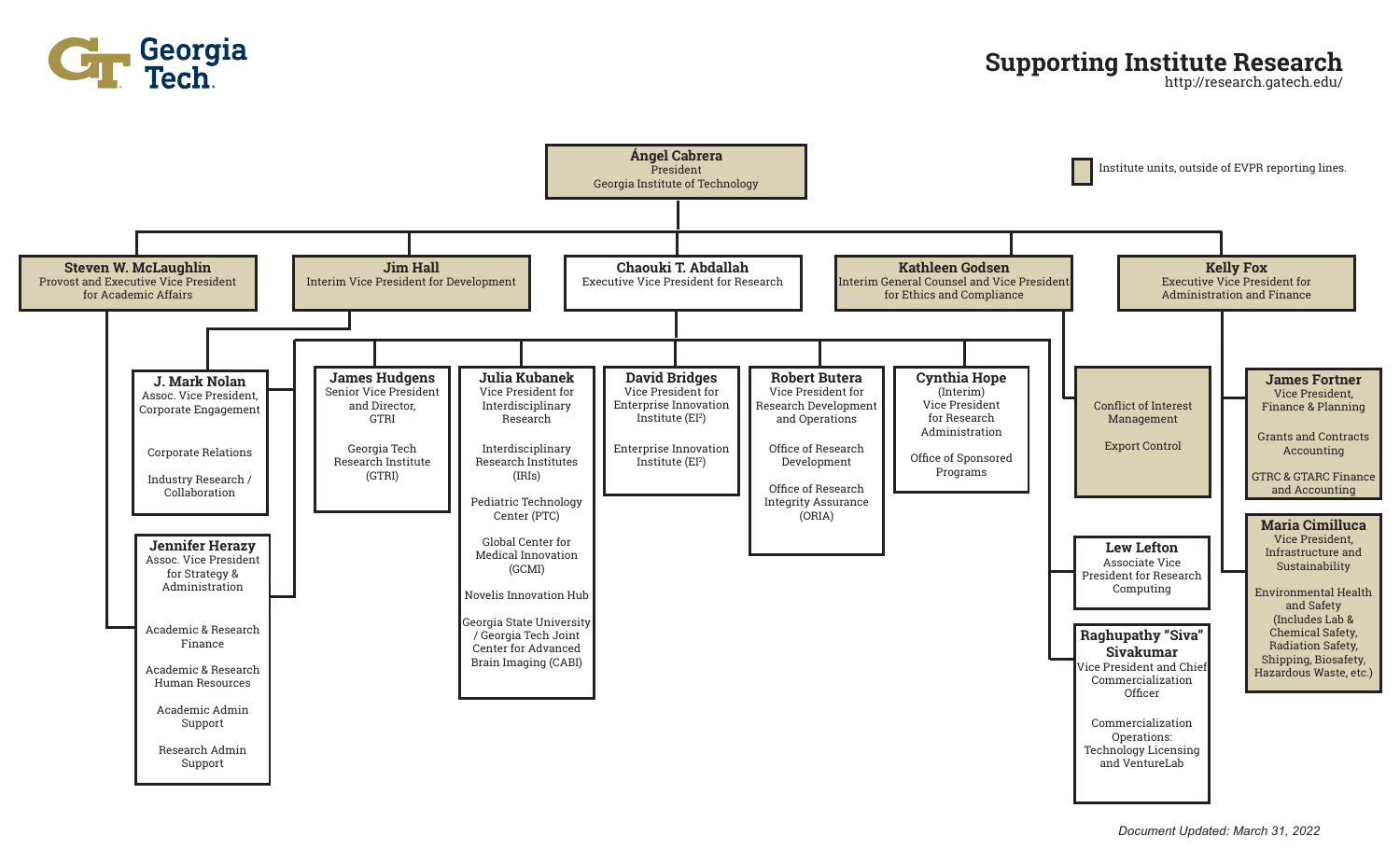

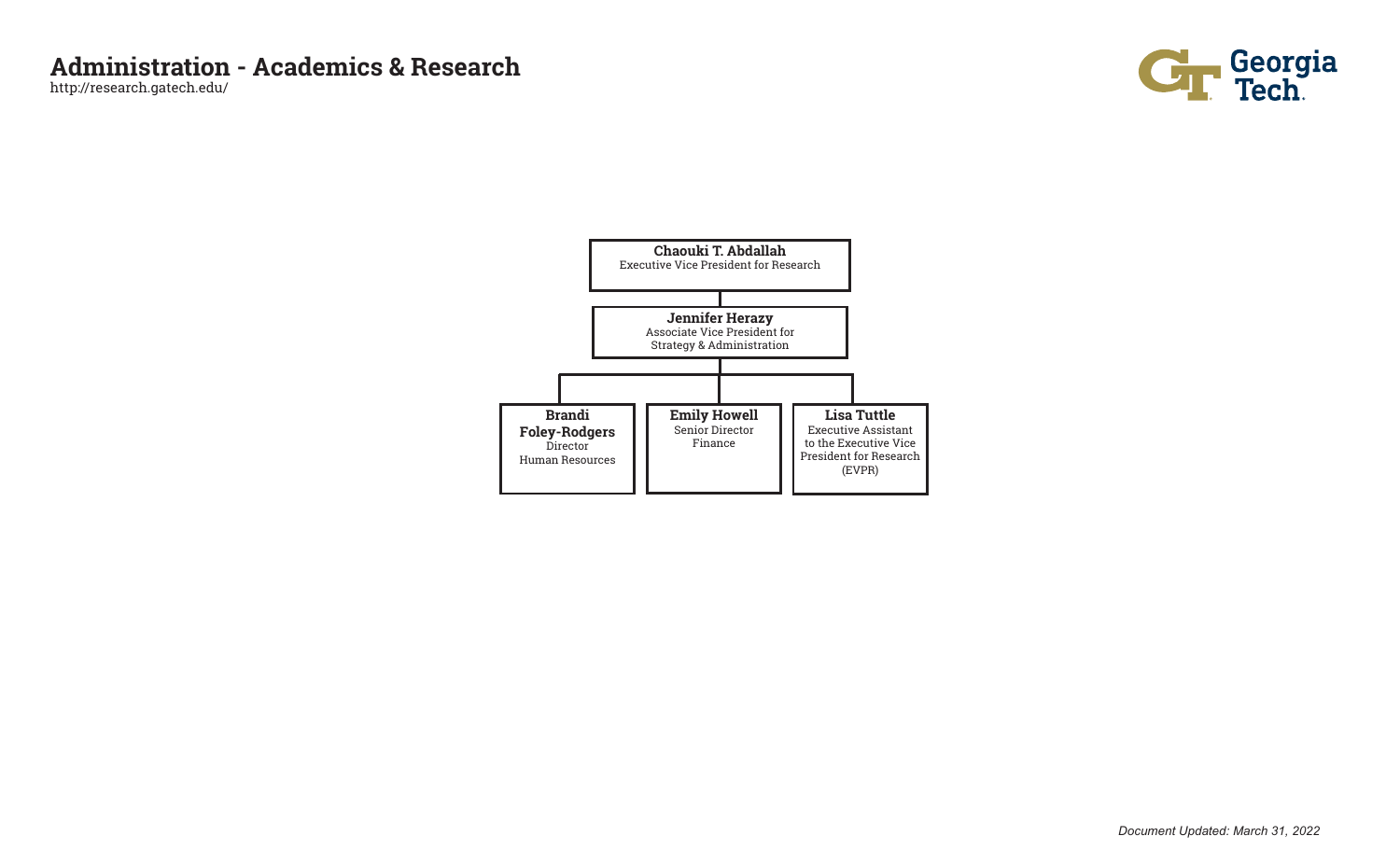# **Georgia Tech Research Institute (GTRI)**

http://gtri.gatech.edu/



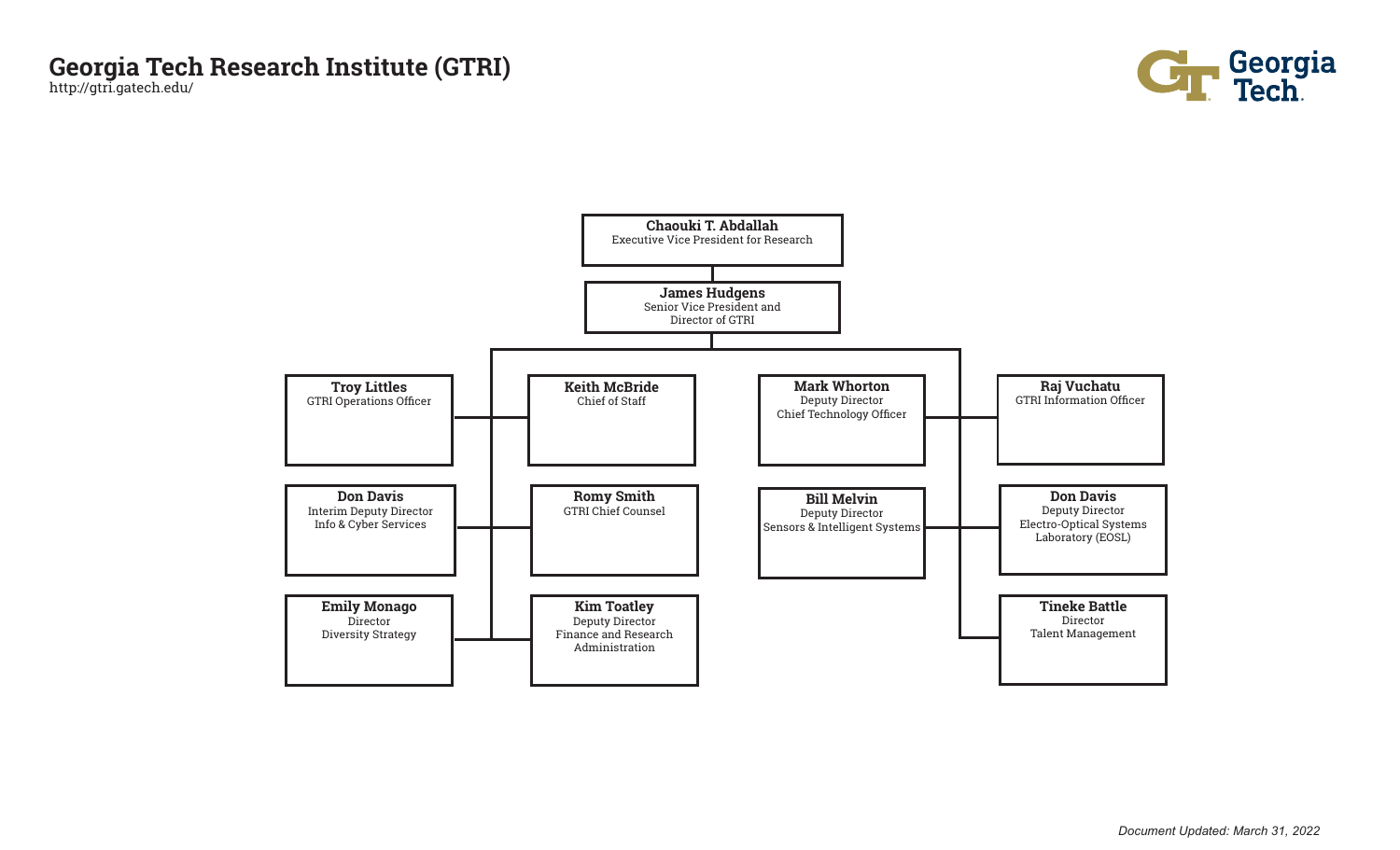



**Coming Soon**

Institute units, outside of EVPR reporting lines.

*Document Updated: March 31, 2022*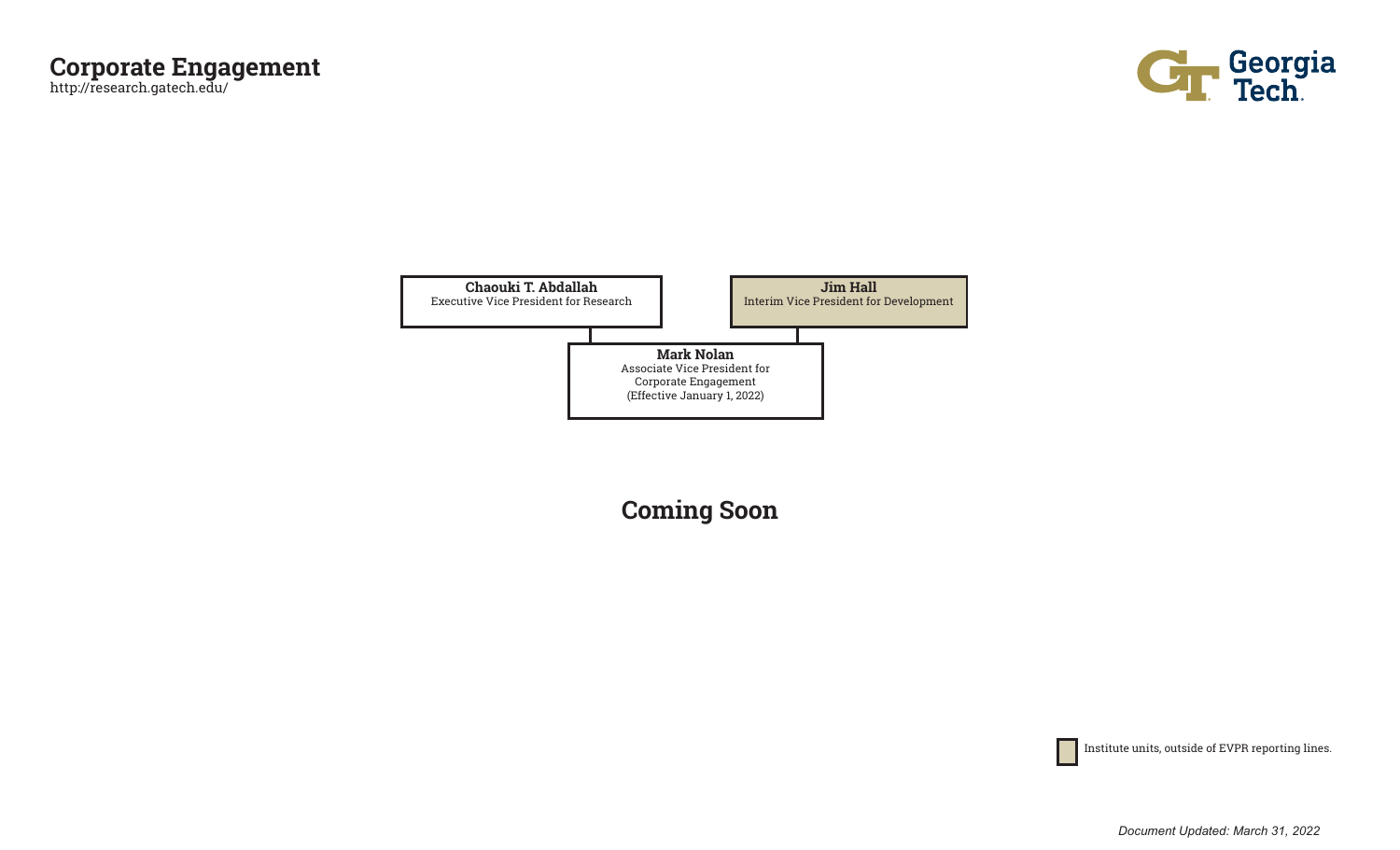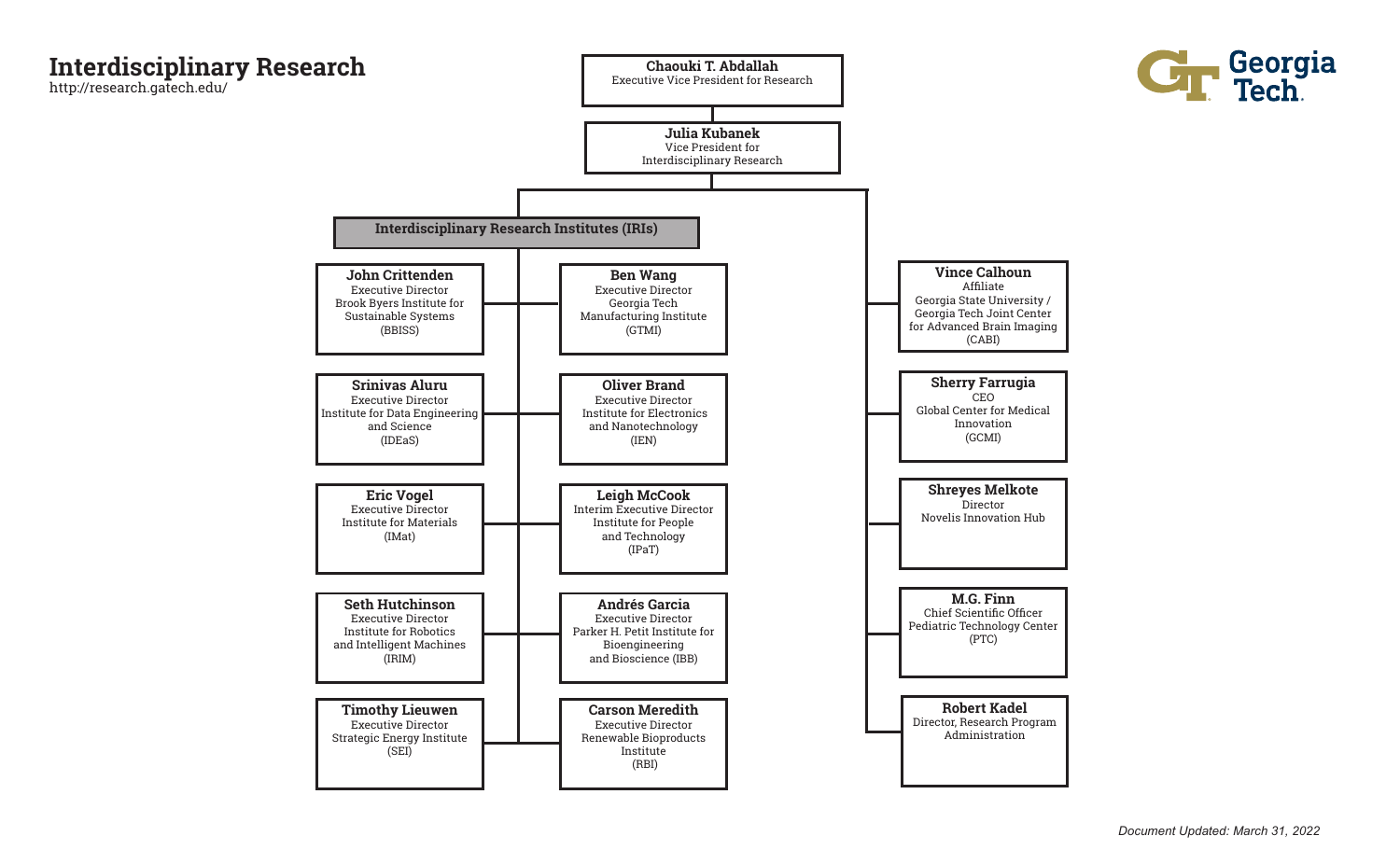## **Enterprise Innovation Institute (EI2)**

http://innovate.gatech.edu/



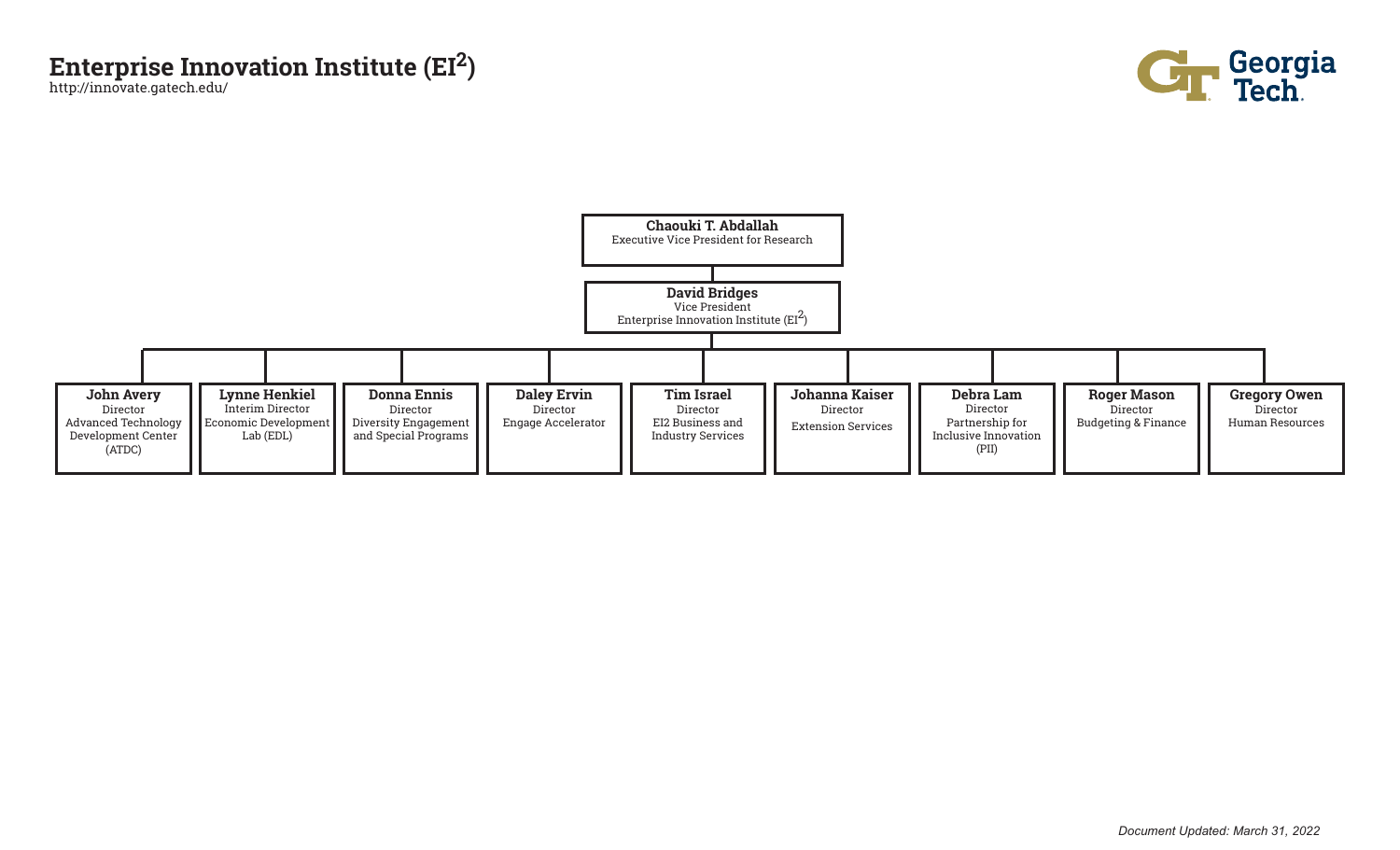

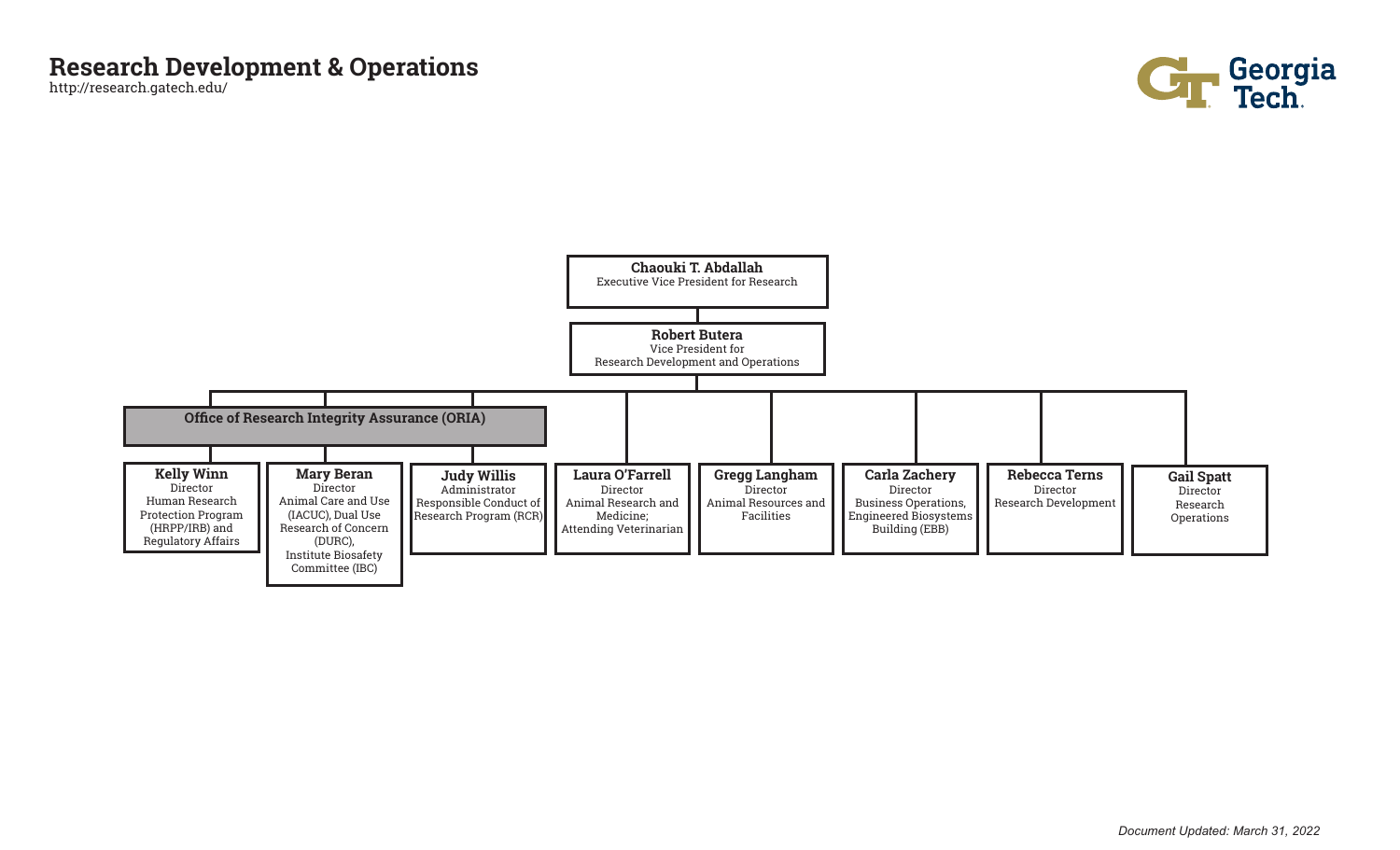#### **Research Administration / Sponsored Programs**

http://osp.gatech.edu/ http://gtrc.gatech.edu/



Georgia<br>Tech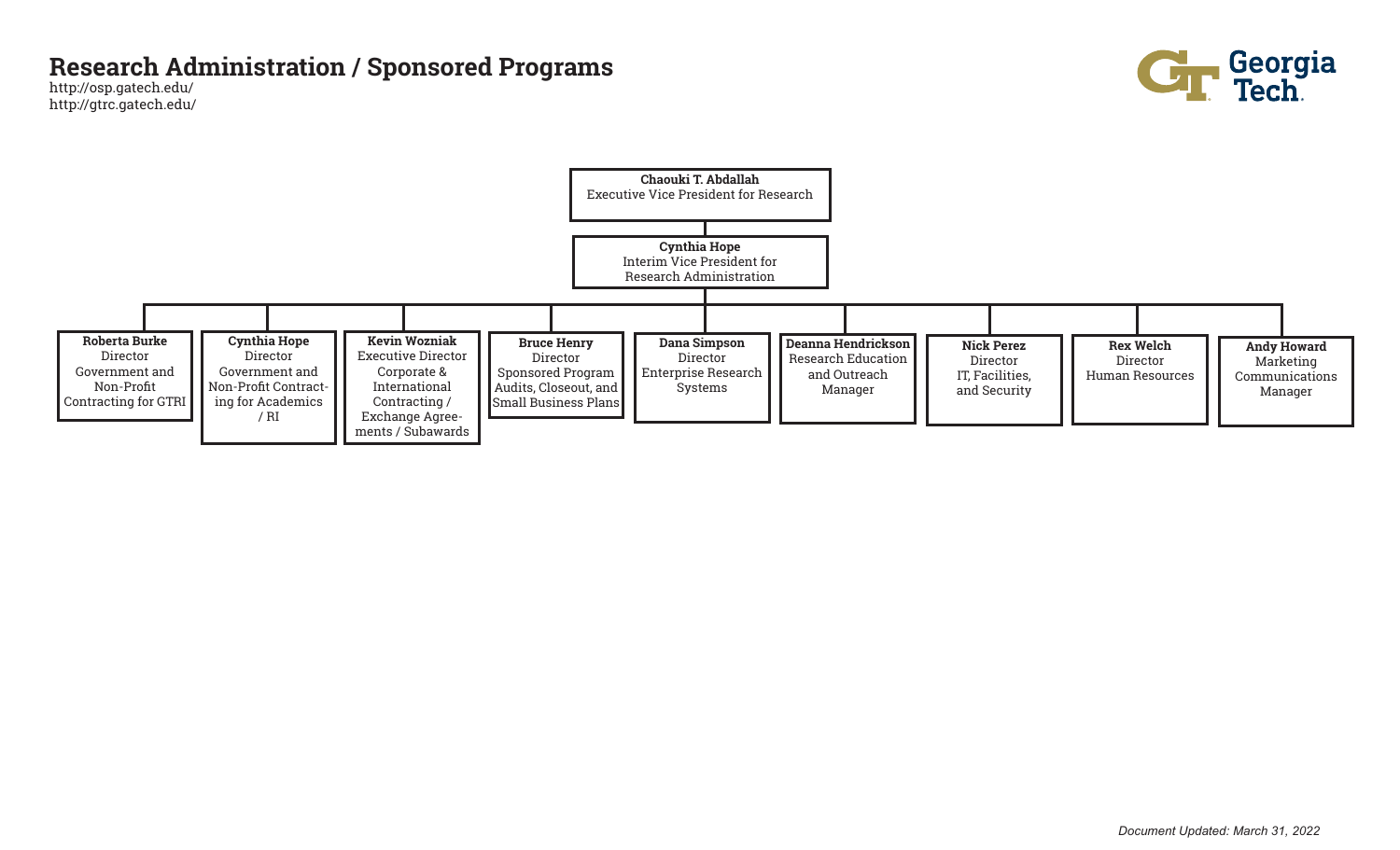### **Research Computing and Information Technology (IT)**